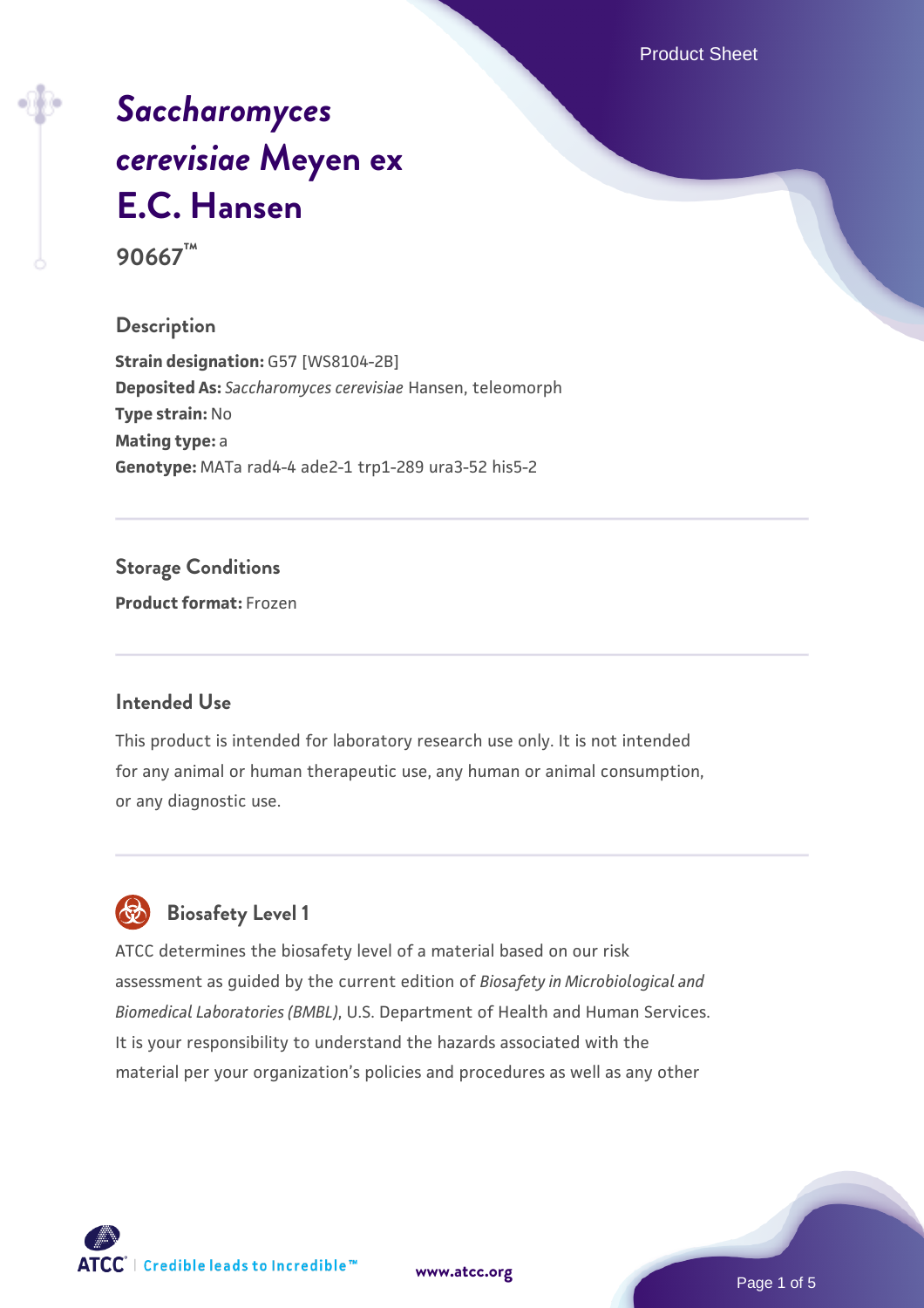#### **[Saccharomyces cerevisiae](https://www.atcc.org/products/90667)** [Meyen ex E.C. Hansen](https://www.atcc.org/products/90667) **90667**

applicable regulations as enforced by your local or national agencies.

ATCC highly recommends that appropriate personal protective equipment is always used when handling vials. For cultures that require storage in liquid nitrogen, it is important to note that some vials may leak when submersed in liquid nitrogen and will slowly fill with liquid nitrogen. Upon thawing, the conversion of the liquid nitrogen back to its gas phase may result in the vial exploding or blowing off its cap with dangerous force creating flying debris. Unless necessary, ATCC recommends that these cultures be stored in the vapor phase of liquid nitrogen rather than submersed in liquid nitrogen.

#### **Certificate of Analysis**

For batch-specific test results, refer to the applicable certificate of analysis that can be found at www.atcc.org.

#### **Growth Conditions**

**Medium:**  [ATCC Medium 1245: YEPD](https://www.atcc.org/-/media/product-assets/documents/microbial-media-formulations/1/2/4/5/atcc-medium-1245.pdf?rev=705ca55d1b6f490a808a965d5c072196) **Temperature:** 25°C

#### **Material Citation**

If use of this material results in a scientific publication, please cite the material in the following manner: *Saccharomyces cerevisiae* Meyen ex E.C. Hansen (ATCC 90667)



**[www.atcc.org](http://www.atcc.org)**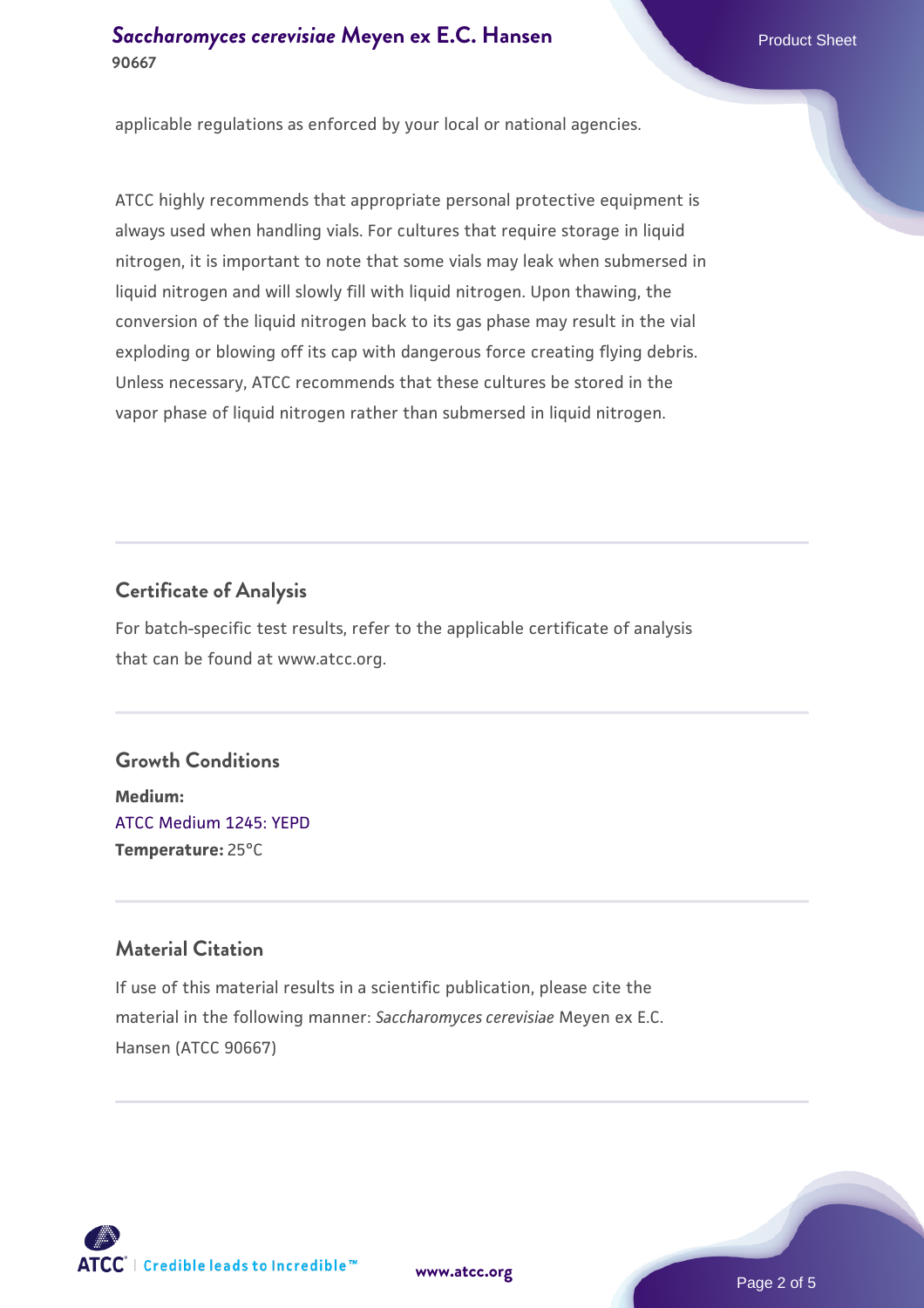#### **[Saccharomyces cerevisiae](https://www.atcc.org/products/90667)** [Meyen ex E.C. Hansen](https://www.atcc.org/products/90667) **90667**

#### **References**

References and other information relating to this material are available at www.atcc.org.

#### **Warranty**

The product is provided 'AS IS' and the viability of ATCC® products is warranted for 30 days from the date of shipment, provided that the customer has stored and handled the product according to the information included on the product information sheet, website, and Certificate of Analysis. For living cultures, ATCC lists the media formulation and reagents that have been found to be effective for the product. While other unspecified media and reagents may also produce satisfactory results, a change in the ATCC and/or depositor-recommended protocols may affect the recovery, growth, and/or function of the product. If an alternative medium formulation or reagent is used, the ATCC warranty for viability is no longer valid. Except as expressly set forth herein, no other warranties of any kind are provided, express or implied, including, but not limited to, any implied warranties of merchantability, fitness for a particular purpose, manufacture according to cGMP standards, typicality, safety, accuracy, and/or noninfringement.

#### **Disclaimers**

This product is intended for laboratory research use only. It is not intended for any animal or human therapeutic use, any human or animal consumption, or any diagnostic use. Any proposed commercial use is prohibited without a license from ATCC.

While ATCC uses reasonable efforts to include accurate and up-to-date information on this product sheet, ATCC makes no warranties or representations as to its accuracy. Citations from scientific literature and



**[www.atcc.org](http://www.atcc.org)**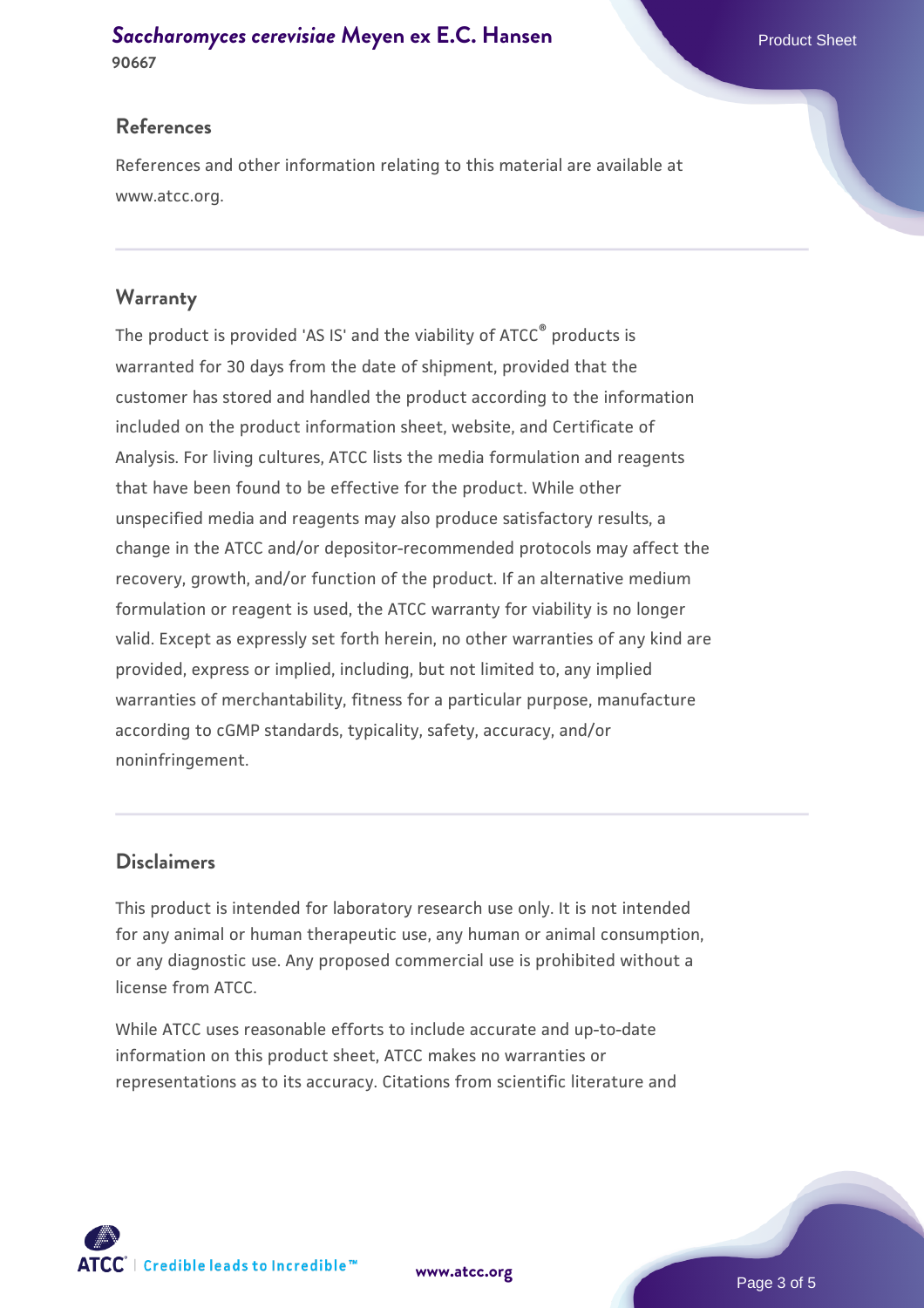patents are provided for informational purposes only. ATCC does not warrant that such information has been confirmed to be accurate or complete and the customer bears the sole responsibility of confirming the accuracy and completeness of any such information.

This product is sent on the condition that the customer is responsible for and assumes all risk and responsibility in connection with the receipt, handling, storage, disposal, and use of the ATCC product including without limitation taking all appropriate safety and handling precautions to minimize health or environmental risk. As a condition of receiving the material, the customer agrees that any activity undertaken with the ATCC product and any progeny or modifications will be conducted in compliance with all applicable laws, regulations, and guidelines. This product is provided 'AS IS' with no representations or warranties whatsoever except as expressly set forth herein and in no event shall ATCC, its parents, subsidiaries, directors, officers, agents, employees, assigns, successors, and affiliates be liable for indirect, special, incidental, or consequential damages of any kind in connection with or arising out of the customer's use of the product. While reasonable effort is made to ensure authenticity and reliability of materials on deposit, ATCC is not liable for damages arising from the misidentification or misrepresentation of such materials.

Please see the material transfer agreement (MTA) for further details regarding the use of this product. The MTA is available at www.atcc.org.

#### **Copyright and Trademark Information**

© ATCC 2021. All rights reserved. ATCC is a registered trademark of the American Type Culture Collection.

#### **Revision**

This information on this document was last updated on 2021-05-19



**[www.atcc.org](http://www.atcc.org)**

Page 4 of 5